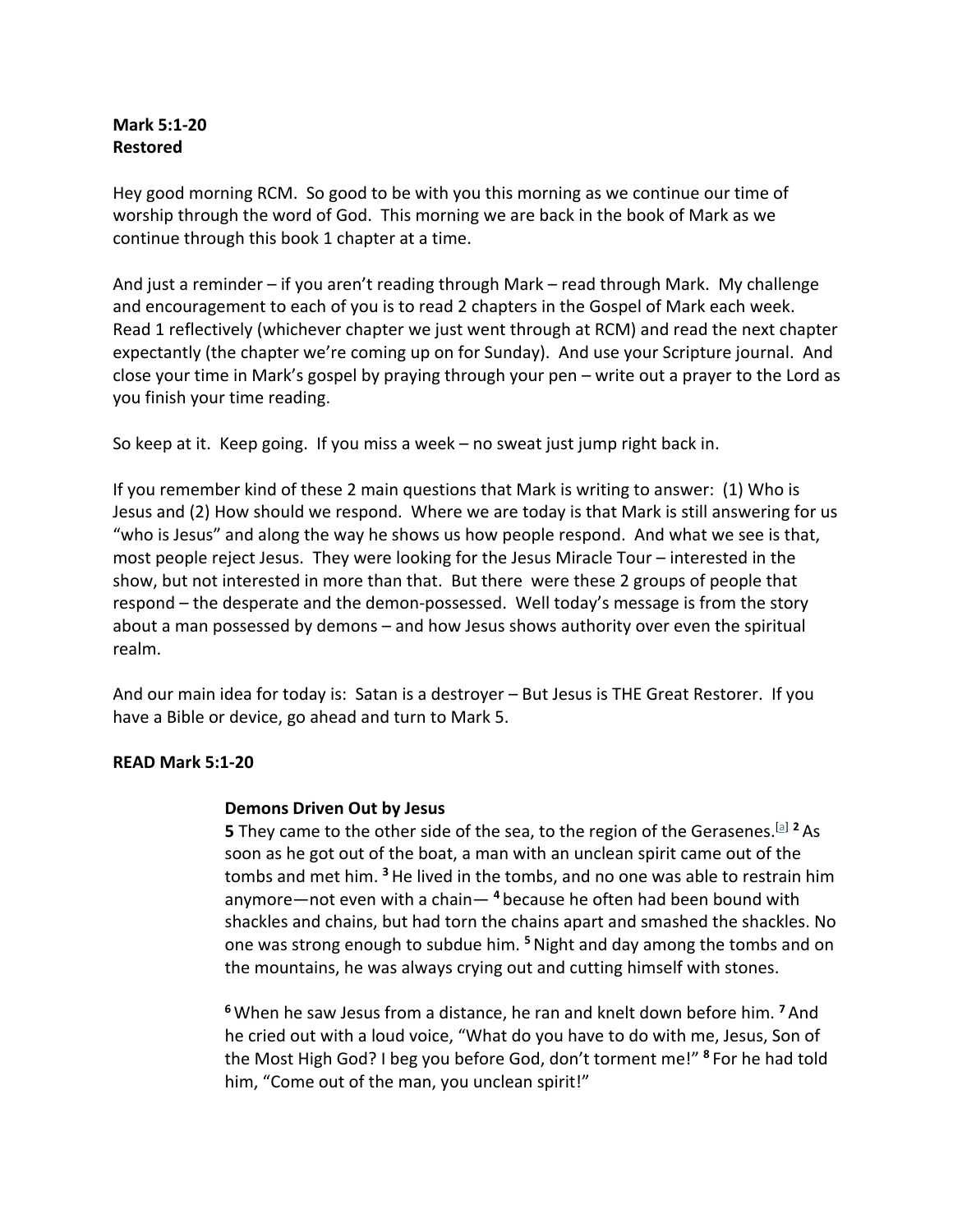**<sup>9</sup>** "What is your name?" he asked him. "My name is Legion," he answered him, "because we are many." **<sup>10</sup>** And he begged him earnestly not to send them out of the region.

<sup>11</sup> A large herd of pigs was there, feeding on the hillside. <sup>12</sup> The demons<sup>[b]</sup> begged him, "Send us to the pigs, so that we may enter them." **<sup>13</sup>** So he gave them permission, and the unclean spirits came out and entered the pigs. The herd of about two thousand rushed down the steep bank into the sea and drowned there.

**<sup>14</sup>** The men who tended them ran off and reported it in the town and the countryside, and people went to see what had happened. **<sup>15</sup>** They came to Jesus and saw the man who had been demon-possessed, sitting there, dressed and in his right mind; and they were afraid. **<sup>16</sup>** Those who had seen it described to them what had happened to the demon-possessed man and told about the pigs. **<sup>17</sup>** Then they began to beg him to leave their region.

**<sup>18</sup>** As he was getting into the boat, the man who had been demon-possessed begged him earnestly that he might remain with him. **<sup>19</sup>** Jesus did not let him but told him, "Go home to your own people, and report to them how much the Lord has done for you and how he has had mercy on you." **<sup>20</sup>** So he went out and began to proclaim in the Decapolis how much Jesus had done for him, and they were all amazed.

# **PRAY.**

# **BACKGROUND**

So, this story comes right on the heels of what we looked at 2 weeks ago. Where they get into a boat, Jesus takes a nap, and a hurricane type storm kicks up. The disciples freak out – But Jesus with His words commands the wind and the sea to settle down, and they listen. And remember, the disciples left that incident with this question – "Who is this that even the wind and waves obey?"

Well they get to the other side of the sea to the region of the Gerasenes. This was a largely Gentile area along the eastern shore of the Sea of Galilee. And immediately they're met by this dude that's been possessed by demons.

Now, as we look at this story – we absolutely have to understand that **there is a spiritual war going on all around us**. ( **<sup>12</sup>** For our struggle is not against flesh and blood, but against the rulers, against the authorities, against the cosmic powers of this darkness, against evil ,spiritual forces in the heavens.)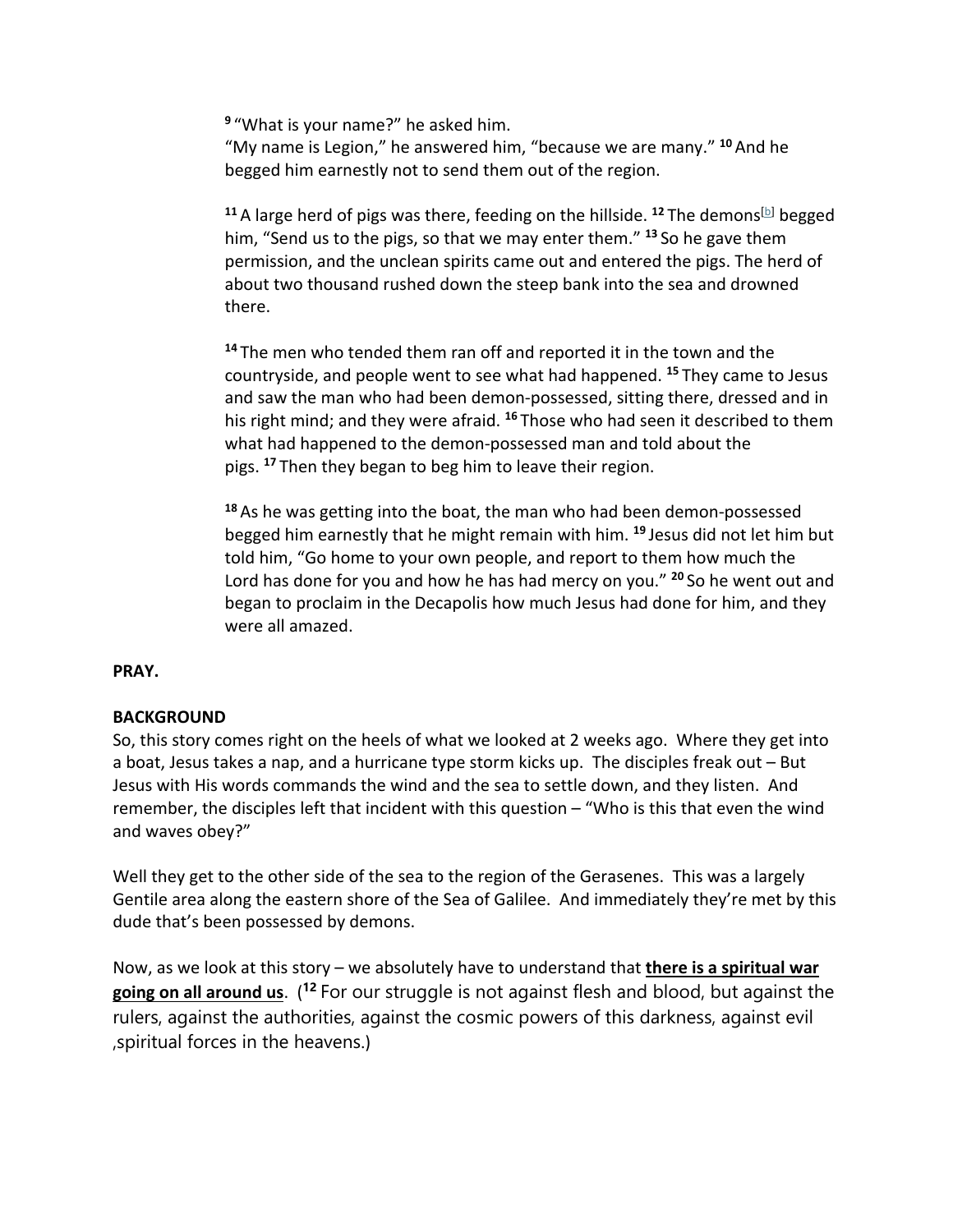There's 2 kind of temptations for us when we think about this spiritual way. The  $1^{st}$  is probably most common today – to try and deny that this spiritual way exists and to try and explain away everything based on what we see and know. The 2<sup>nd</sup> temptation is to try and over-spiritualize everything. We need to fight both of those temptations. And I assure you – the spiritual realm is real – even though we don't see it. And it's not something to taken lightly. But if you are a Christian – you have the Spirit of God in you – to protect you, to guide you, to lead you. In Ephesians we're told that in Christ we are sealed by the Holy Spirit, and the Spirit inside of you – Christian – is a guaranty of who you are in Christ. So as a Christian you don't have to read this story being fearful of somehow becoming demon possessed. It can't happen to you as a Christian.

This guy was possessed/controlled/tormented by an evil spirit. And what we see in this text  $-$  is **that he was living quite possibly the most horrible existence imaginable**. He lived in a cemetery (more comfortable among the dead than the living) – Luke tells us he had worn out his clothes (so he basically walked around naked) – he had this superhuman strength that no one could restrain him – night and day crying out and cutting himself. Probably had all kinds of crazy infections – and I don't even want to imagine how badly he smelled. And I'm guessing that – the cutting – my guess is that he was trying to kill himself as an escape.

Some of the reading I did this week – I learned that according to Jewish history – there were 4 signs of a person that had lost his or her mind:

- Walking around at night
- Spending the night at a grave
- Tearing your own clothes
- Destroying what you'd been given

Well this guy – checks all of the boxes. He was possessed by an army of demons wreaking havoc on him.

And what we need to see clearly here – is that Satan is a destroyer. **Satan is real, and he is a destroyer.** He desires the destruction of people. Jesus said in John 10 that the "thief comes to lie, kill and destroy." And then in Matthew 10 he warns his disciples not to be afraid of people that can kill your body – instead he says fear the one who can destroy both the body and the soul.

And what I'd say – the primary way Satan is at work in the world today to destroy and kill – is through lies, distraction, false religion, etc.

But, while Satan is a destroyer – **Jesus is the GREAT Restorer**.

- Authority
	- o The demons immediately recognized Jesus' authority
	- $\circ$  They didn't bow in worship they bowed in submission
	- o They even begged him to let them go into the pigs
	- o The scripture says **Jesus gavee them permission**